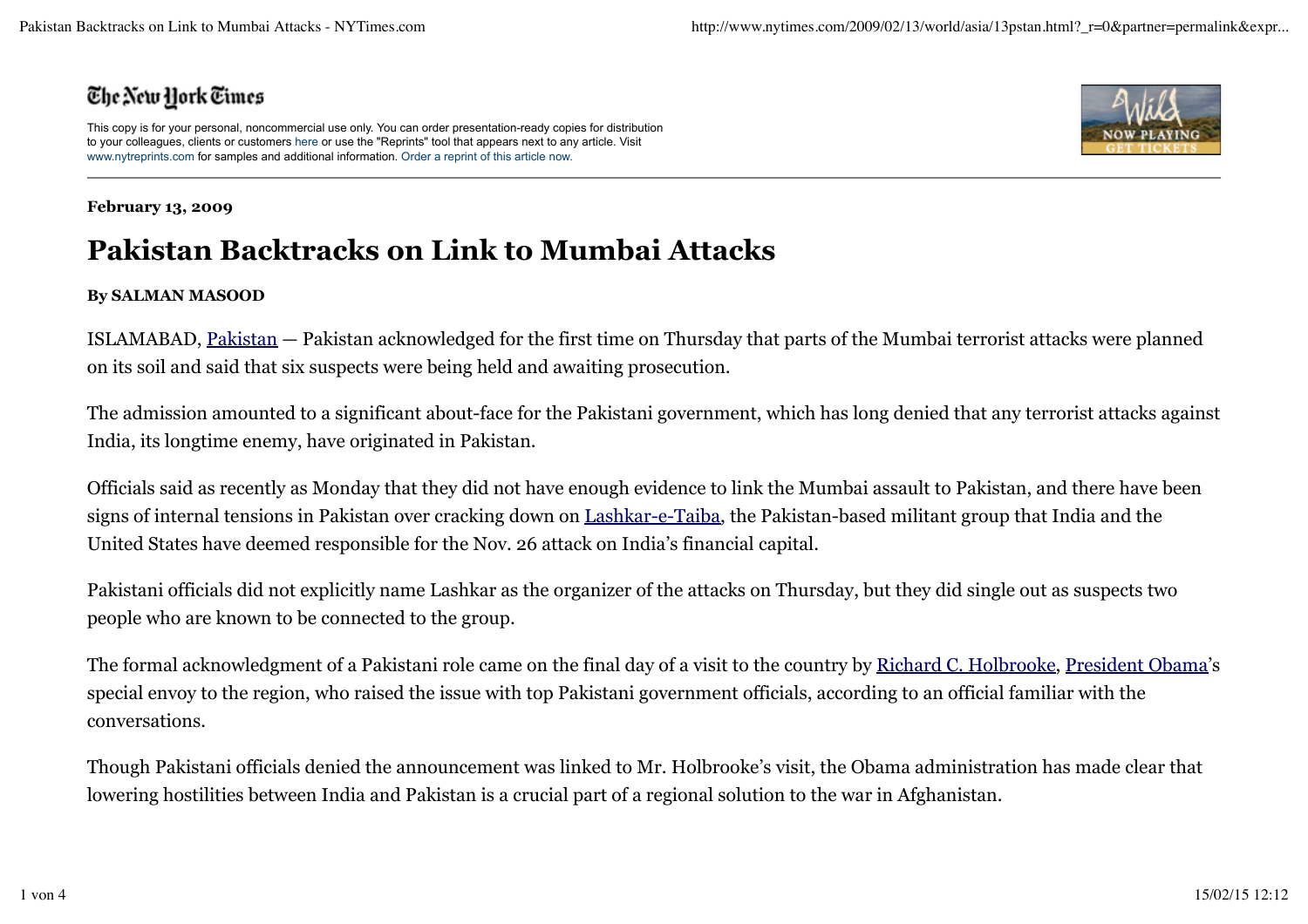India called Pakistan's admission a "positive development," but said that Pakistan must still take steps to dismantle the "infrastructure of terrorism." In Washington, the State Department spokesman, Robert A. Wood, said, "I think it shows that Pakistan is serious about doing what it can to deal with the people that may have perpetrated these attacks."

Both India and the United States have put strong pressure on Pakistan for some concession regarding the Mumbai attacks, which American officials feared were distracting Pakistan from the task of battling militants from the Taliban and Al Qaeda who have bases inside Pakistani territory.

Despite seemingly overwhelming evidence presented by India, with the help of American and British investigators, top Pakistani officials had repeatedly raised doubts about the identity of the attackers and the links to Pakistan-based militant leaders.

Finally, on Thursday, as Mr. Holbrooke left Pakistan for Afghanistan, Rehman Malik, the senior security official in the Interior Ministry, gave the fullest public account so far of Pakistan's investigation.

"Some part of the conspiracy has taken place in Pakistan," he said in a televised news briefing. He emphasized Pakistan's commitment to prosecuting the attackers and, unusually for a government official here, expressed solidarity with India.

But he was also careful to diffuse blame for the attacks, noting that the tools used by the attackers to organize their plot — cellphone SIM cards, Internet servers — provided links to other countries, however ancillary.

"We have gone the extra mile in conducting an investigation on the basis of information provided by India, and we have proved that we are with the Indian people," Mr. Malik said.

"According to the initial inquiry report a part of the conspiracy of Mumbai attacks was hatched in Pakistan; however links have been found in other states, including the U.S.A., Austria, Spain, Italy and Russia," he added.

A State Department official, who spoke on condition of anonymity because of diplomatic sensitivities, called the Pakistani announcement a "political decision" to ease tensions with India.

While saying they did not have enough proof that the perpetrators were Pakistanis, President Asif Ali Zardari and other civilian leaders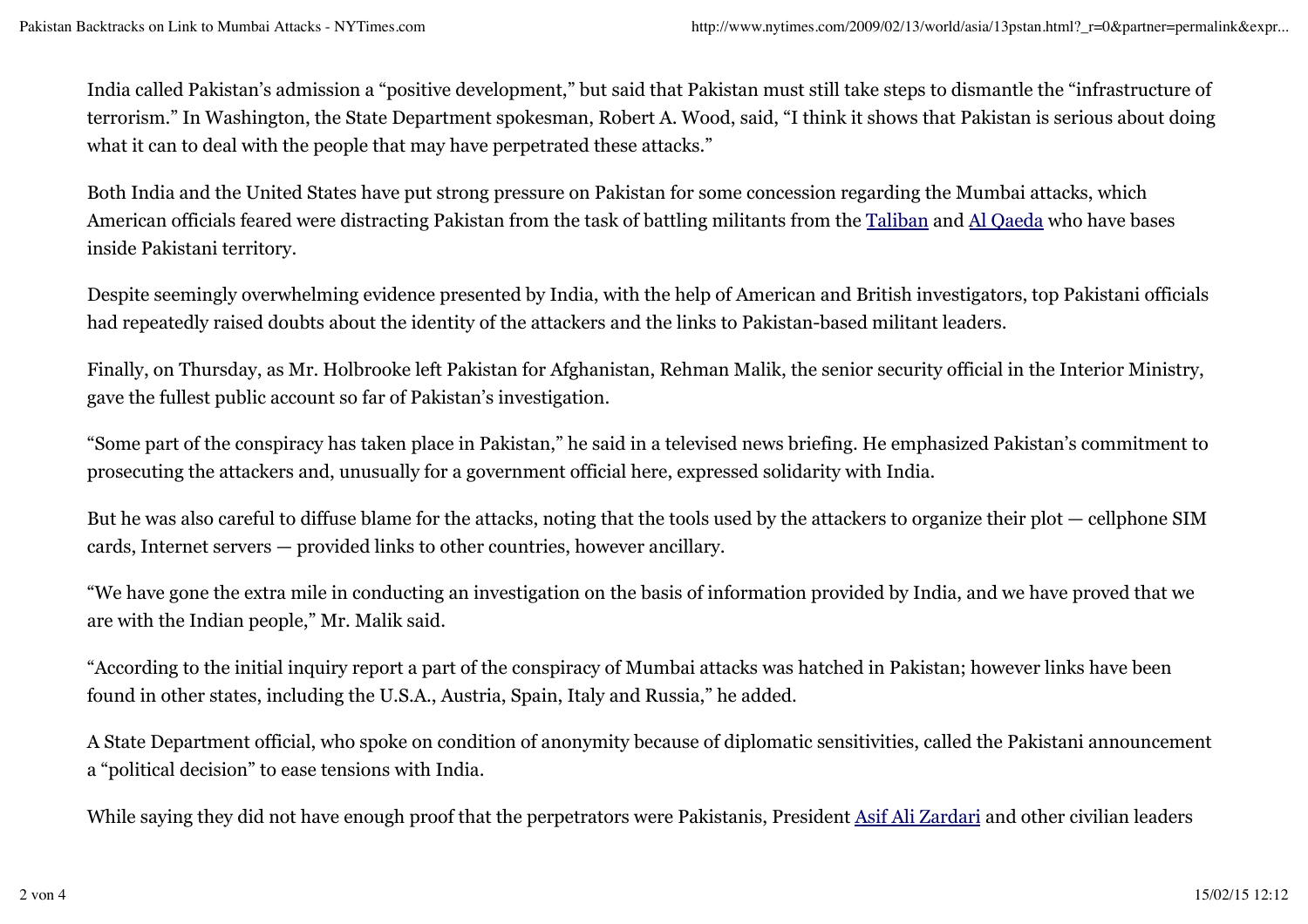have expressed a determination to get to the bottom of the Mumbai attacks.

Mr. Zardari even offered to send the nation's top intelligence official to India after the attacks occurred. But his outreach to India met strong resistance from Pakistan's powerful intelligence agency and the military.

A Defense Department official, who did not want to be named for similar reasons, said the Pakistani decision may have been an effort by the civilian government to "poke a stick" at the Pakistani military and intelligence service, which helped set up Lashkar in the 1980s as a proxy force to challenge India's control of Kashmir, the disputed border region.

Indian officials have previously blamed Lashkar for an attack in 2000 on the Red Fort in New Delhi, as well as involvement in an attack on the Indian Parliament in 2001. Pakistan never acknowledged any Lashkar role in those attacks. The group is officially banned, though it has continued to operate openly.

Mr. Malik's statements appeared to vindicate many of India's accusations of Pakistani involvement. But he gave no confirmation of Indian claims that elements of the Pakistani security apparatus may also have been involved along with Lashkar.

He said that Zaki ur-Rehman Lakhvi, the operational commander of Lashkar, was "under investigation" as the possible mastermind of the Mumbai assault. And he acknowledged allegations that e-mail messages that claimed responsibility for the attacks were created by Zarar Shah, the Lashkar communications coordinator.

While confirming much of the account of the attack already pieced together by American, British and Indian investigators, he also described an apparently broader circle of terrorist operators than previously disclosed.

He named some of those arrested as a result of the inquiry, including men he identified as Muhammad Ishfaq and Javed Iqbal, who he said was captured after being lured to Pakistan from Spain. Cellphone SIM cards used in the attacks were bought in Austria, while calls over the Internet, using a server in Texas, were paid for in Barcelona, Spain, he said.

Mr. Malik identified another co-conspirator as Hammad Amin Sadiq, who, he said, had been traced through telephone records and bank transfers. "He was basically the main operator," Mr. Malik said. He also said that one of the people involved was in Houston, and that he planned to send a team to United States.